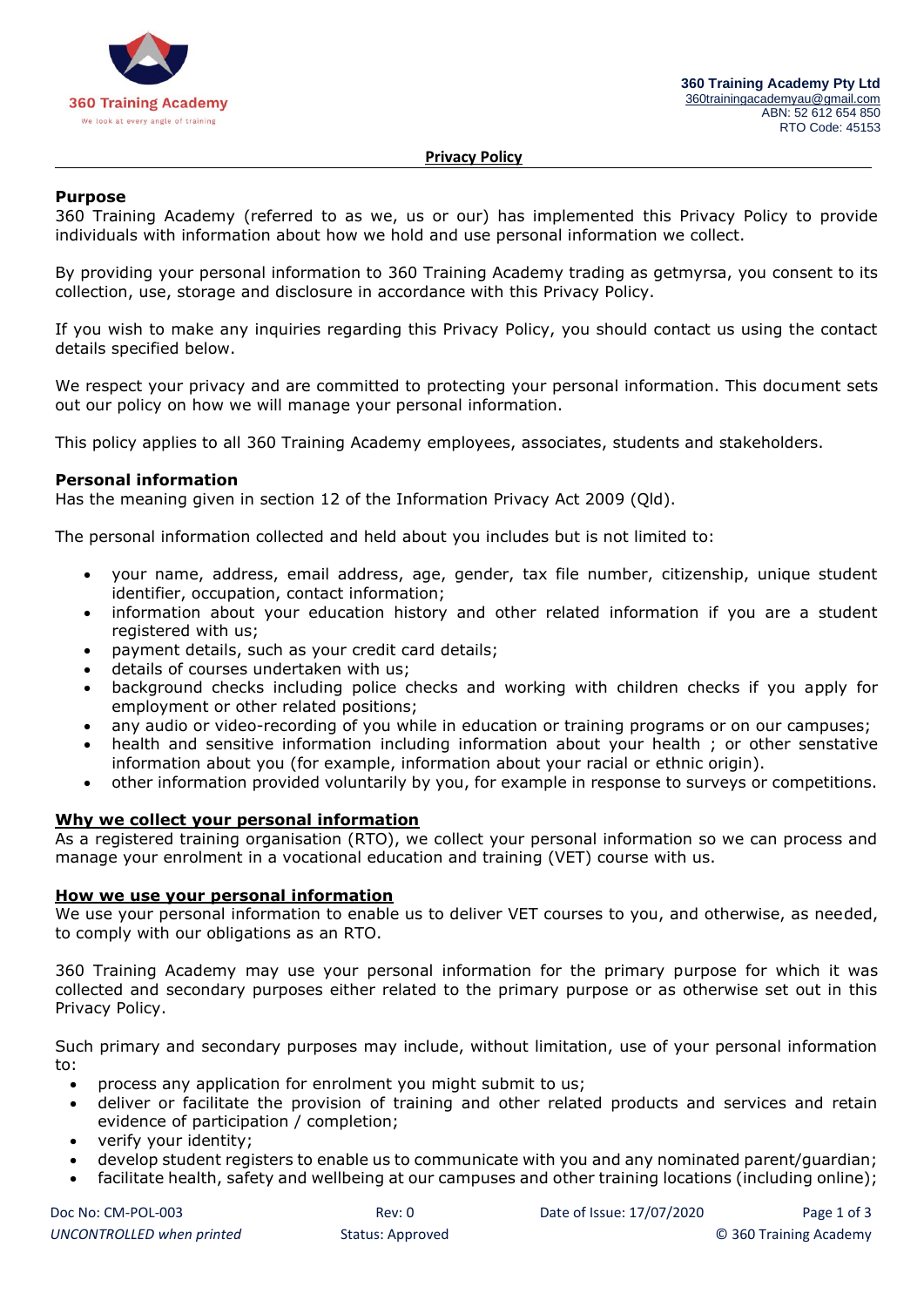- develop, run, administer and promote competitions, programs, activities and other events run by us, including promotions on social media;
- market and promote products, services, merchandise and special offers made available by us or our respective commercial partners;
- administer and manage our websites and provide you with access to those websites;
- administer and manage any account you may hold with us;
- keep adequate records for audit, record keeping and compliance purposes;
- keep you informed of news and information relating to 360 Training Academy, including by distributing newsletters, publications and other communication via various mediums including direct mail, email and SMS / MMS messages;
- if you are an employee or other representative of a customer to which we provide our products and services or a supplier or service provider to us, communicate with you about your or your employer's engagement with us and otherwise as specified in this Privacy Policy; and
- research and develop new programs, activities and other events relating to education and other related products and services.

We respect that you may not wish to share your personal information with us and we will take reasonable steps to allow you to opt-out of sharing information if that is possible.

You can contact us using the details specified below if you do not want to receive marketing information (such as our newsletters, publications and other communications) or use the unsubscribe option within electronic communications. However, you cannot opt out of receiving administrative messages in relation to any course in which you are currently enrolled.

We may collect and use your personal information for other purposes not listed above. If we do so, we will make it known to you at the time we collect or use your personal information.

We do not otherwise use or disclose your personal information without your permission, unless the disclosure is:

- in accordance with this Privacy Policy or any agreement you enter into with us; or
- required or authorised by law, including without limitation under the *Information Privacy Act 2009*(Qld) or the *Right to Information Act 2009* (Qld).

If you choose not to provide your personal information to us for the purposes set out in this Privacy Policy, you may not be able to enrol in courses or receive certain products and services and we may not be able to undertake certain activities for you, such as enrolling you in a course or providing you with requested information, products or services.

# **How we disclose your personal information**

We are required by law (under the *National Vocational Education and Training Regulator Act 2011* (Cth) (NVETR Act)) to disclose the personal information we collect about you to the National VET Data Collection kept by the National Centre for Vocational Education Research Ltd (NCVER). The NCVER is responsible for collecting, managing, analysing and communicating research and statistics about the Australian VET sector.

We are also authorised by law (under the NVETR Act) to disclose your personal information to the relevant state or territory training authority.

# **How the NCVER and other bodies handle your personal information**

The NCVER will collect, hold, use and disclose your personal information in accordance with the law, including the *Privacy Act 1988* (Cth) (Privacy Act) and the NVETR Act. Your personal information may be used and disclosed by NCVER for purposes that include populating authenticated VET transcripts; administration of VET; facilitation of statistics and research relating to education, including surveys and data linkage; and understanding the VET market.

The NCVER is authorised to disclose information to the Australian Government Department of Education, Skills and Employment (DESE), Commonwealth authorities, State and Territory authorities (other than registered training organisations) that deal with matters relating to VET and VET regulators for the purposes of those bodies, including to enable:

- administration of VET, including program administration, regulation, monitoring and evaluation
- facilitation of statistics and research relating to education, including surveys and data linkage
- understanding how the VET market operates, for policy, workforce planning and consumer information.

| Doc No: CM-POL-003        |
|---------------------------|
| UNCONTROLLED when printed |